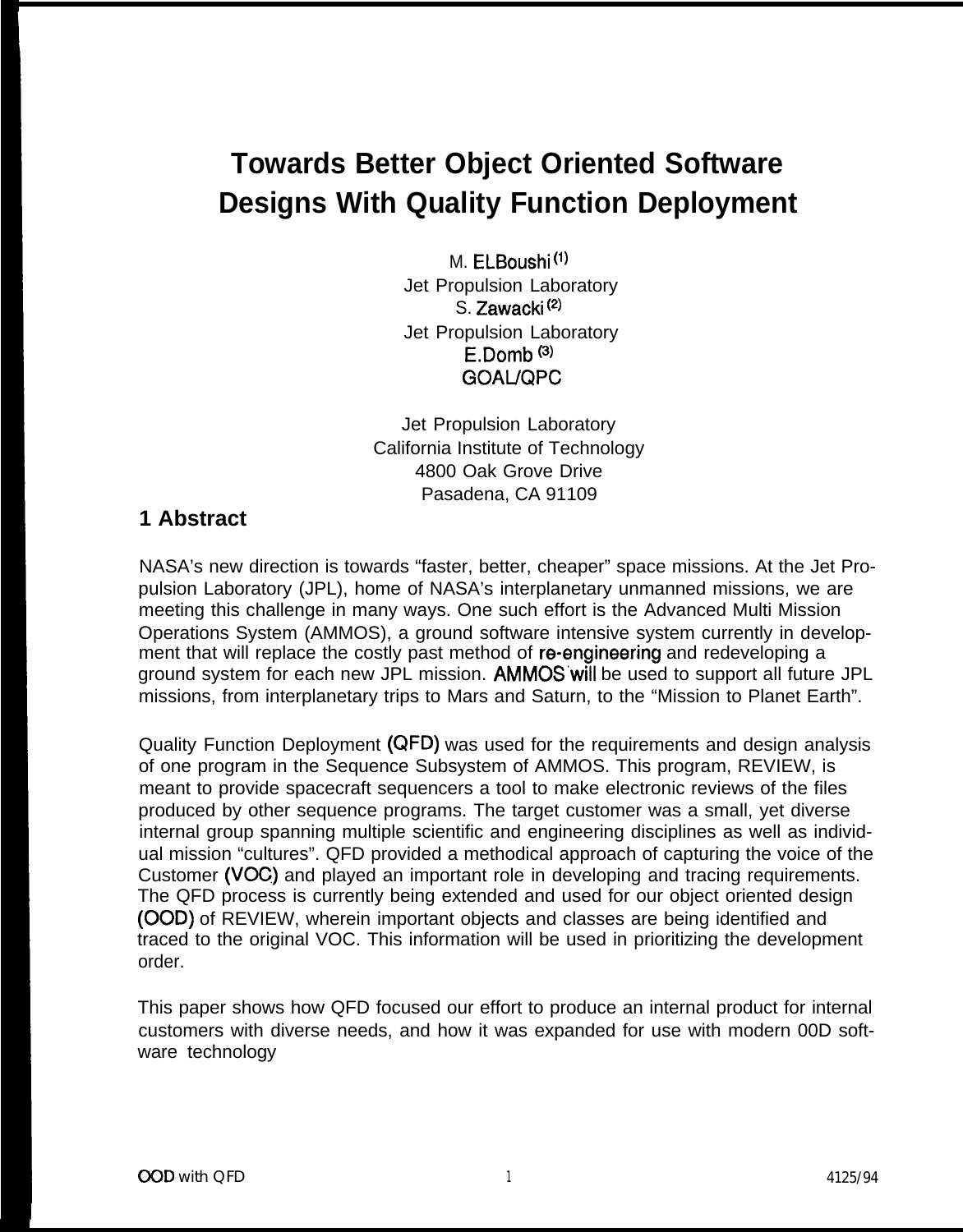# **2 Introduction**

Spacecraft are composed of many different subsystems that are needed for their specific missions. Among these are spacecraft specific subsystems, such as attitude control, data storage and thermal control, as well as instrument subsystems that allow the spacecraft to carry out its scientific mission (see Figure 1). All these subsystems are controlled through the ground data system. The ground data system communicates with the spacecraft through sequences, which are sets of commands that are relayed to the spacecraft and loaded into it's on board memory. The spacecraft then executes these time ordered instructions. The format of a sequence is very strict and specific, and before it is uploaded to the spacecraft, there are a number of programs that are run to make sure that no spacecraft or mission damaging instructions are contained in the sequence. This is a very critical and lengthy process, which is currently done by many different groups using a variety of software tools and ad hoc methods, including manual inspection of computer printouts, BASIC "stripping" programs running on personal computers, C-shell or "Awk" scripts running on UNIX workstations, and so on. REVIEW is a new multi-mission development that is being created to address the ad hoc method of sequence inspection. Ultimately, REVIEW will offer sequence engineers and other potential users a tool that incorporates all the features they requested in a single multi-mission package that is easy to use, adapt, port and maintain. This is all within the new spirit of NASA's "faster, better, cheaper" space missions.

QFD was selected as the tool to use to gather the requirements and aid in the design analysis, primarily to serve as an experiment in the use of TQM tools to solve a real world problem that we face everyday at JPL. QFD was found to be a very good way of gathering requirements from many potential user groups with diverse needs and internal structures. This diversity was why a single sequence review tool wasn't created earlier. Another obstacle was that our customers (sequencers) had a particular way of reviewing sequences that was established decades ago. They also came from various technical backgrounds, and had personal preferences for computer platforms, operating systems . and programming languages. We felt that QFD could help us systematically address each of these issues, plus the standard issues faced by all software developers.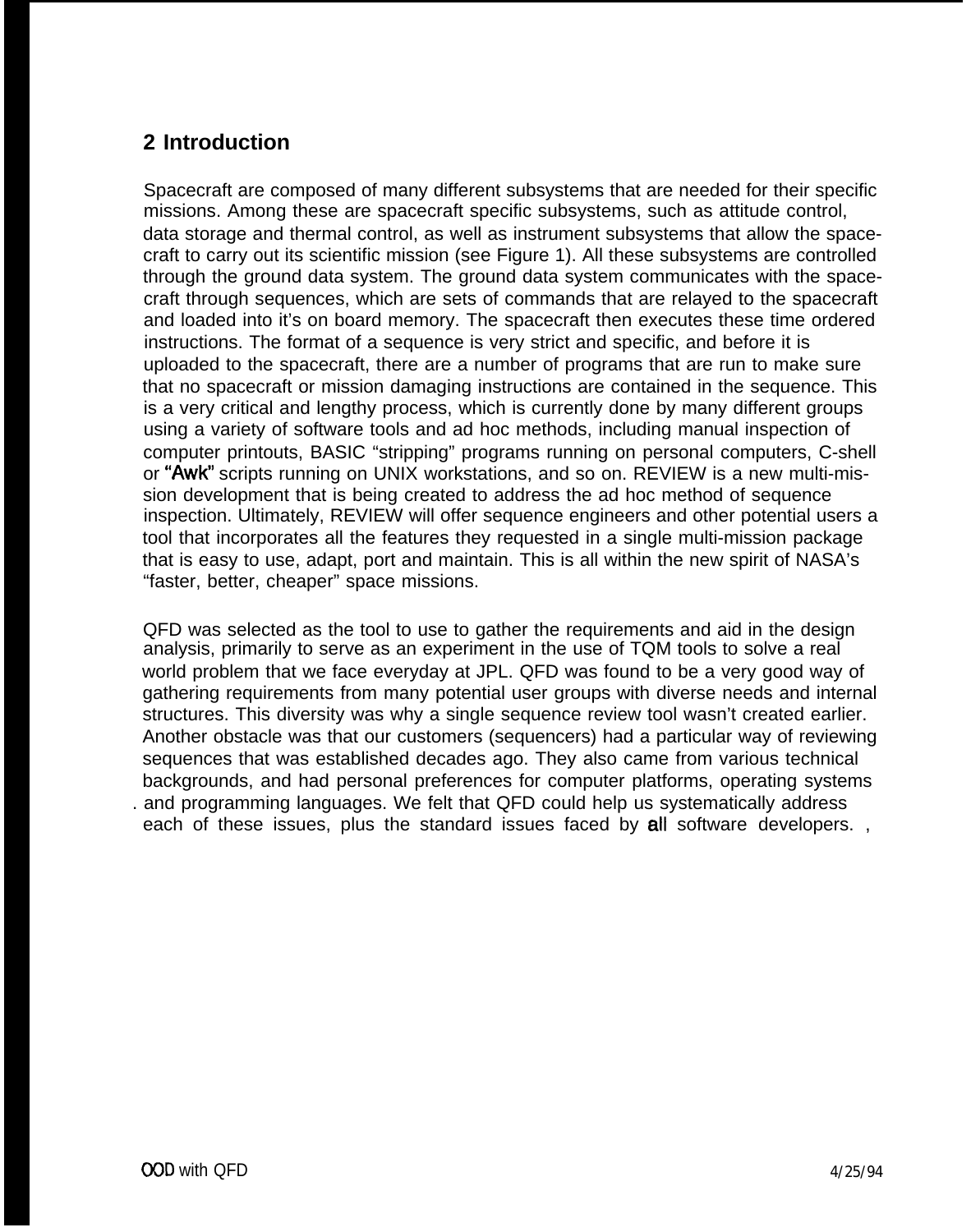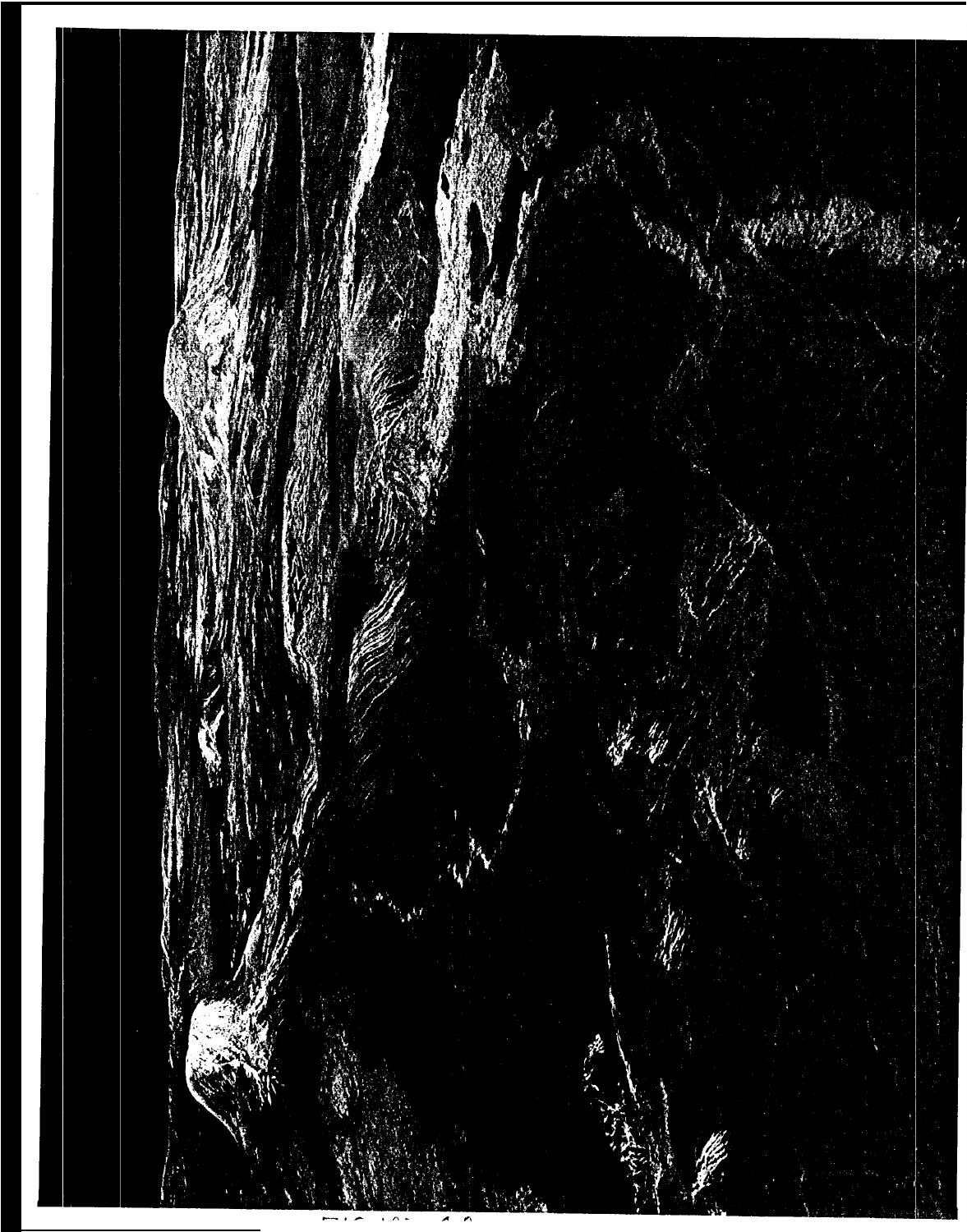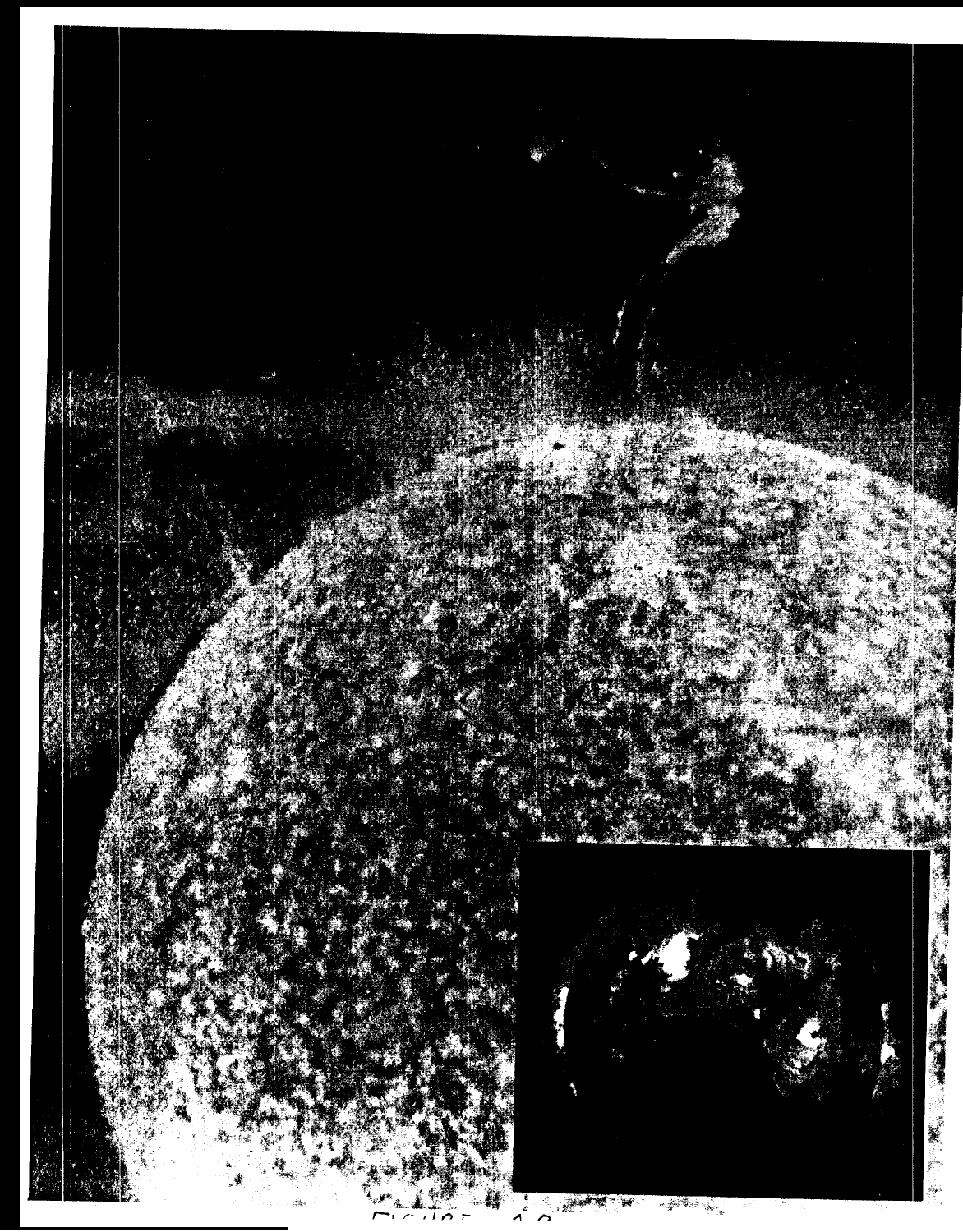# **3 Body**

## 3.1 **Preliminaries**

The first QFD implementation problem we faced was the selection of the team members. Prior to selecting the REVIEW steering committee, a preliminary questionnaire was circulated to get an initial indication of who the potential customers were (see Figure 2). The questionnaire asked what the person's current duties were, where in the sequence generation process their duties lied, what platform and operating system' they currently used or were familiar with, how they went about reviewing their sequences, what they felt could better help them expedite this process, and finally, what they felt electronic review meant to them. From this questionnaire, a potential list of steering committee members was formed. We decided that the team should span the several spacecraft subsystems, JPL flight projects and the various software development disciplines. One important criterion for team membership was that the prospective team member had to have either worked with, or currently been working on sequences. To make our selection, we found it helpful to make a matrix of JPL flight project vs. spacecraft subsystem (Figure 3). We filled each location with a prospective team member name and took advantage of known overlap in order to achieve team balance and to keep the size down to 9 members.

Once the REVIEW steering committee was selected, we all took a class in QFD. The steering committees first priority was to develop requirements. To help drive out requirements, we developed 3 prototypes in parallel with the QFD exercise. These prototypes were built with the idea that they would demonstrate the feasibility of REVIEW and investigate important technological issues. One prototype used "perI", a UNIX script utility program, to develop and illustrate a primitive sequence review tool that did simple stripping. Stripping is the process which, based on a condition, extracts information contained in a sequence file. Another prototype was created in LISP, and took advantage of. it's artificial Intelligence capability to give a more complex illustration of a sequence review tool, Among this prototypes features was the ability to adapt it to any sequence file input format. This was an important goal because, in order for REVIEW to be successful, it had to be able to address the many different sequence file formats that existed for current as well as future space missions. The third and final prototype used two other UNIX utilities, "Lex" and "Yacc", to build a little language parser and lexical analyzer that was ultimately to be incorporated into the final tool. These tools were overseen by the QFD team in the later phases of their development. As time went on, these prototypes were combined with existing sequence generation tools (and other prototypes of future ones) to demonstrate their combined capability. Many demonstrations were made to potential customers, and the prototypes were in a state of continuous improvement throughout this whole process. Combined with the ongoing QFD exercise, the prototypes drove out all the requirements by challenging the customer to think about what an ideal electronic review tool would look like.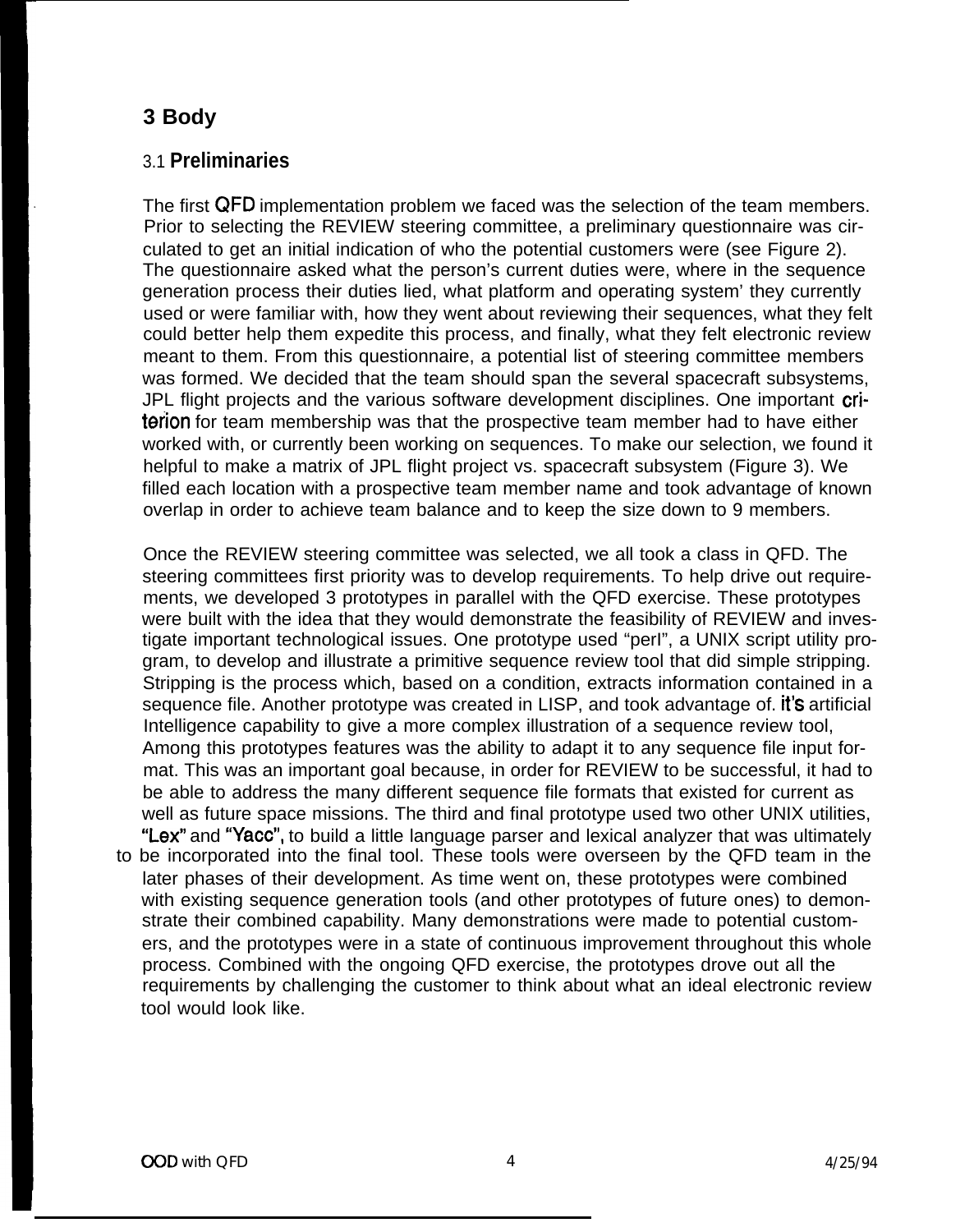

Figure 2: Overall QFD/Prototype Flow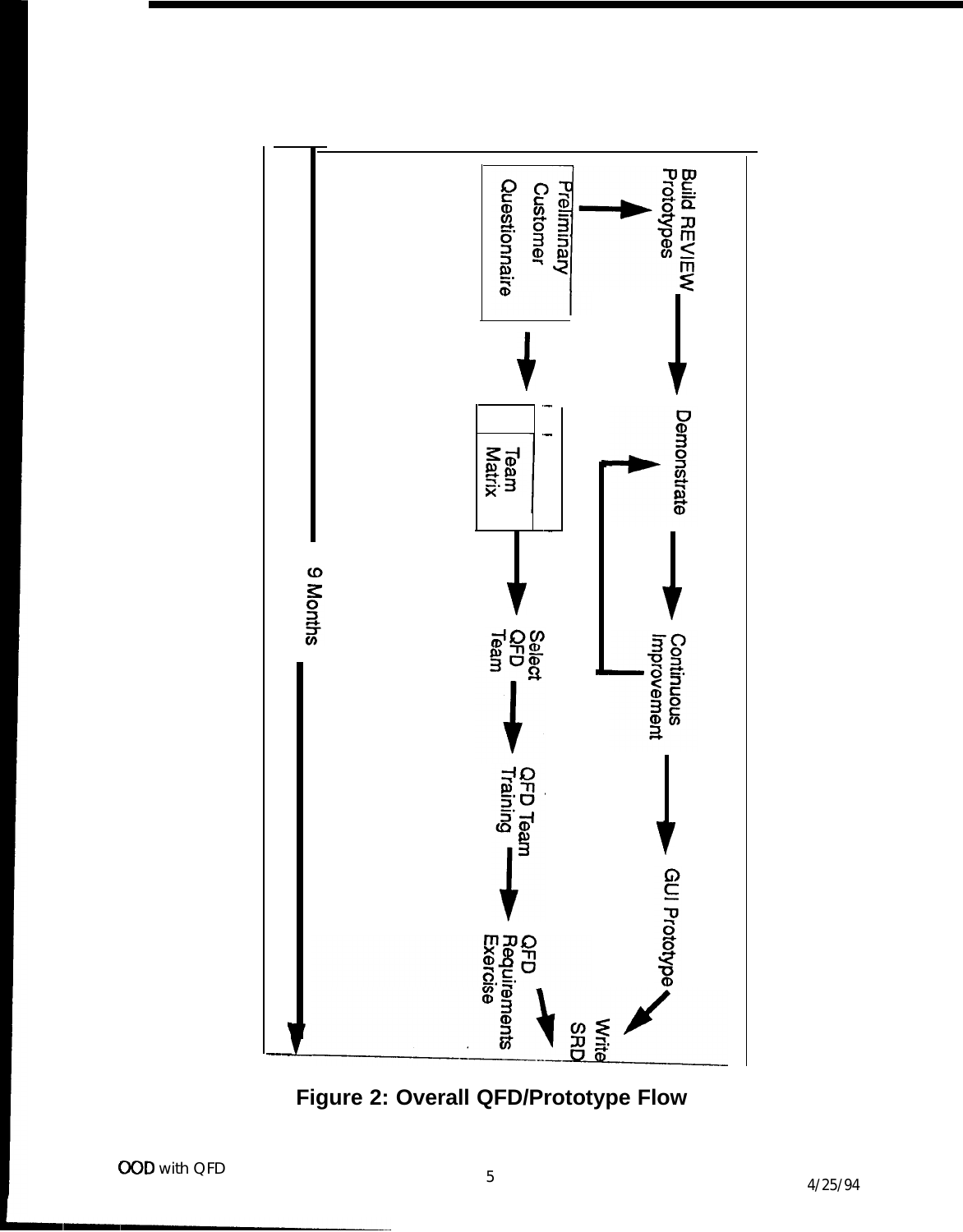| <b>Disciplines</b><br>Projects | Sequence<br>Team | Science | Spacecraft | Team<br>Mission<br>Control Team | lission<br>Janning<br>eam | <b>I</b> Software<br>Development |
|--------------------------------|------------------|---------|------------|---------------------------------|---------------------------|----------------------------------|
| Voyager                        | D,i              | G       |            |                                 |                           | D                                |
| Galileo                        |                  | B       | t          |                                 |                           |                                  |
| Topex                          |                  |         |            |                                 |                           | D                                |
| Mars Observer                  | Α                |         |            | F                               | H                         |                                  |
| Magellan                       |                  | G       |            |                                 |                           |                                  |
| Cassini                        |                  | C       |            |                                 |                           |                                  |
| <b>Multi-Mission</b>           |                  |         |            |                                 |                           |                                  |

Key: A-1 Individual Team Members

# Figure 3: Team Matrix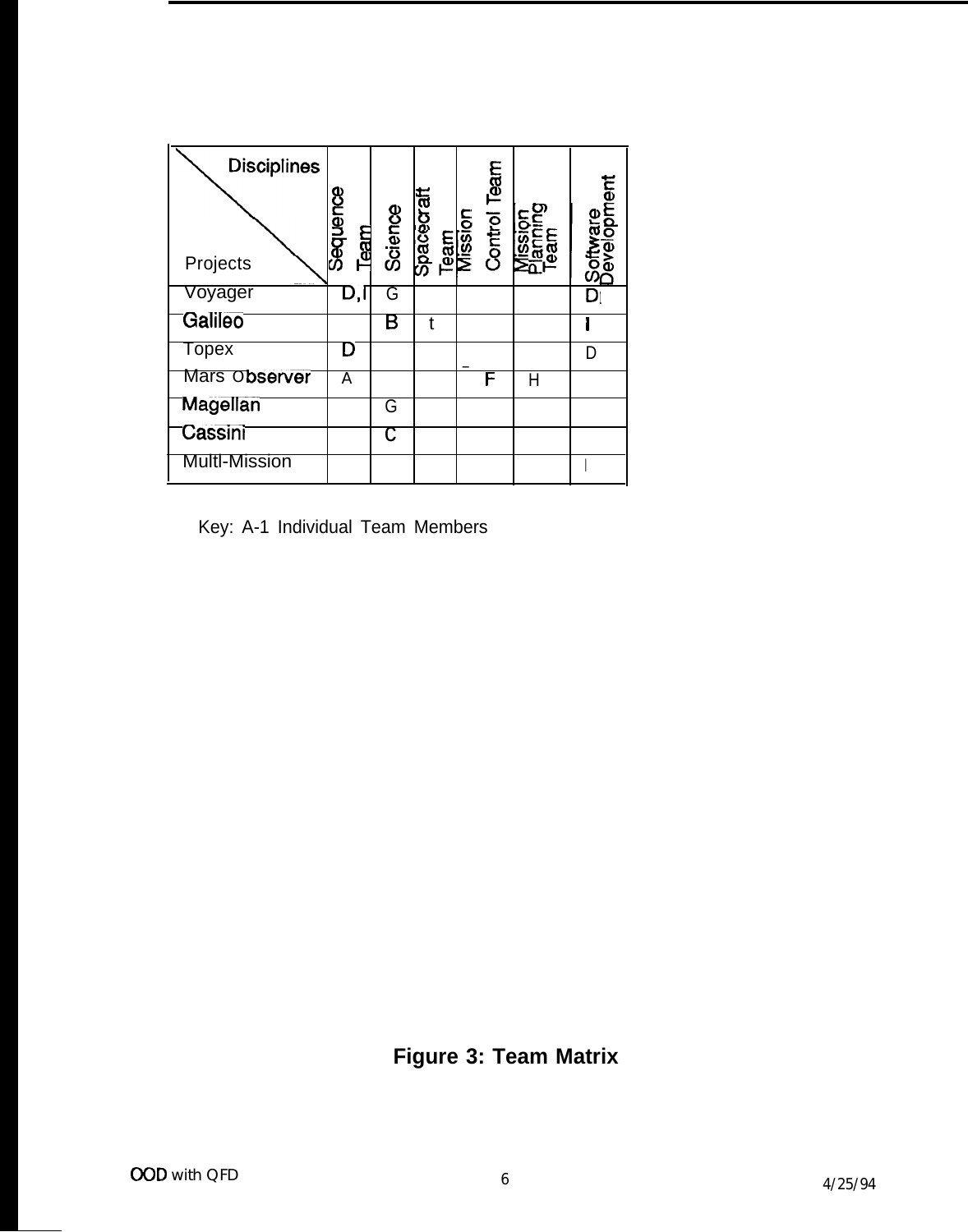# 3.2 **Voice of The Customer (VOC)**

Next, a second more specific and detailed questionnaire had to be developed in order to capture the VOC. The questions on the VOC form grew out of interviews the steering committee conducted on each other as an exercise on the last day of our QFD class, and refinements during subsequent team meetings (Figure 4). The questions themselves were based on the"5 W's and an H" principle. The target customers that the team interviewed came from a cross section of sequencers from the various JPL missions (Figure 5).

From the results of the VOC interviews the steering committee synthesized short statements of customer desires, necessities and functions of REVIEW. These statements were grouped with an affinity process, As the steering committee grouped these statements, we started to decide whether the statement was a Demanded Quality (DQ), Quality Characteristic (QC) or function. The DQ's were organized into 6 broad categories such as "Sequence Validation" and "Ease of Use", and then into additional sub-categories such as "Find stimuli of violations" and "Filter and re-order fields". Functions, and QC'S, which express in a quantitative manner how the developers will meet the customer DQ's, were synthesized by the team from the interviews and DQ's. This was the single biggest problem the team faced during the QFD application. We found that QC'S were not easy to express for software, and as a result the team spent several meetings shuffling items between the DQ, QC and function headings. Figure 6 shows the result of our efforts. Once the VOC was translated into the three groups, we started to build our matrices using QFD software.

## 3.3 **Demanded Quality Weight**

A third questionnaire had to be created to get the customer ranking (or weight) of each DQ. The third questionnaire posed a problem, because we were asking the customer to weight the importance of over 50 DQ's, and then subgroup these weights according to the rank they gave each DQ. We had to come up with a questionnaire that would be easy for the customer and still give us all the information we needed (see Figure 7). All the DQ's were put on the vertical axis, and all the weights on the horizontal axis. Weights were measured from 1 ("Most important") to 5 ("Least Important"). First, the customer ' was asked to scan the list of DQ's and rank them from 1 to 5. Next, we asked the customer to group each choice by weight, so that every DQ that the customer gave a weight of 1 to became a group. They then proceeded to rank this sub group from 1 to n, where n was the number of choices in weight group 1. This allowed the steering committee to compute an average score for each one of the DQ's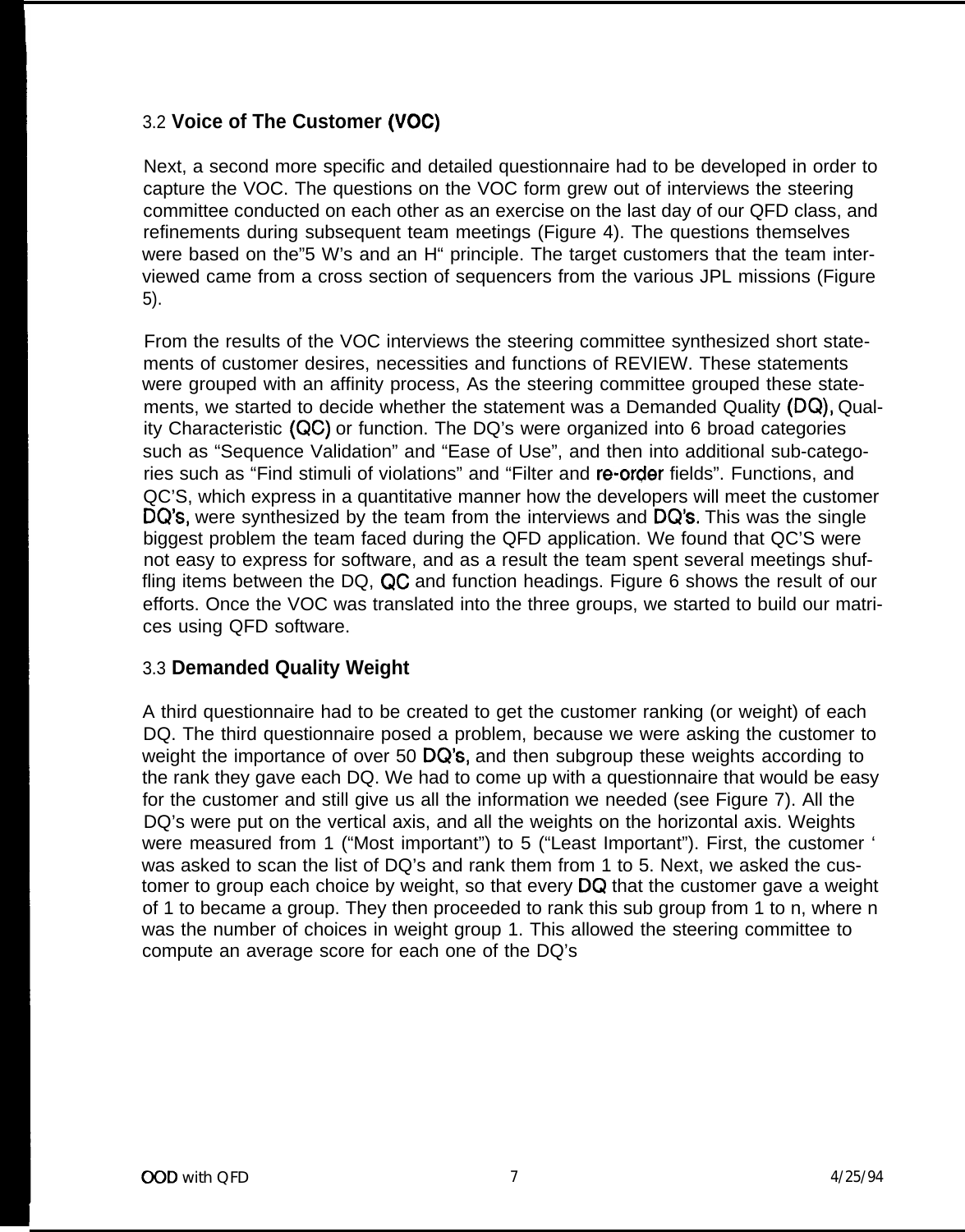

**Figure 4: QFD Requirements Exercise**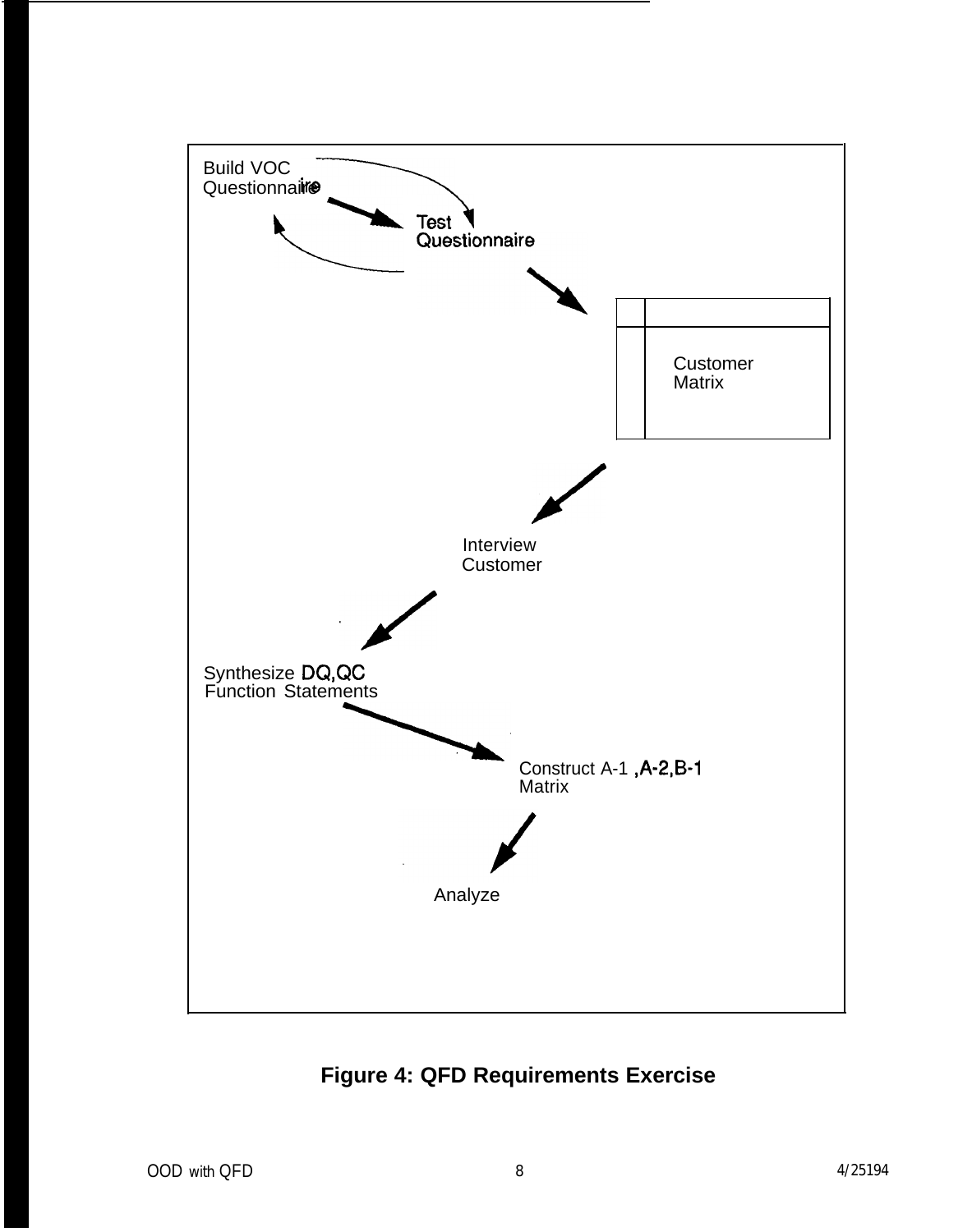| Spacecraft<br>Subsystem<br>Flight<br>Project | Sequencing<br>Team | Planning<br>Science | Nav gat     | Operations<br>Flight | Planning<br>Mission | Spacecraft         |
|----------------------------------------------|--------------------|---------------------|-------------|----------------------|---------------------|--------------------|
| <b>VOYAGER</b>                               | $\pmb{\mathsf{X}}$ | $\pmb{\mathsf{X}}$  | X           | $\pmb{\mathsf{X}}$   | 'X                  | Χ                  |
| <b>GALILEO</b>                               | $\pmb{\mathsf{X}}$ | Χ                   |             |                      |                     |                    |
| <b>TOPEX</b>                                 |                    |                     | $\mathsf X$ | $\pmb{\mathsf{X}}$   |                     | $\pmb{\mathsf{X}}$ |
| <b>MARS OBSERVER</b>                         | X                  | X                   | X           | X                    | X                   | $\mathsf{X}$       |
| <b>MAGELLAN</b>                              | X                  |                     |             | X                    | X                   |                    |
| <b>CASSINI</b>                               | X                  | X                   |             |                      | X                   |                    |
| <b>ULYSSES</b>                               |                    |                     |             | X                    |                     |                    |
| SIR-C                                        |                    | X                   |             |                      |                     |                    |
| <b>MESUR</b>                                 |                    |                     |             |                      | $\pmb{\mathsf{X}}$  |                    |

**Key: X marks an interviewed customer**

**Figure 5: Customers Interviewed**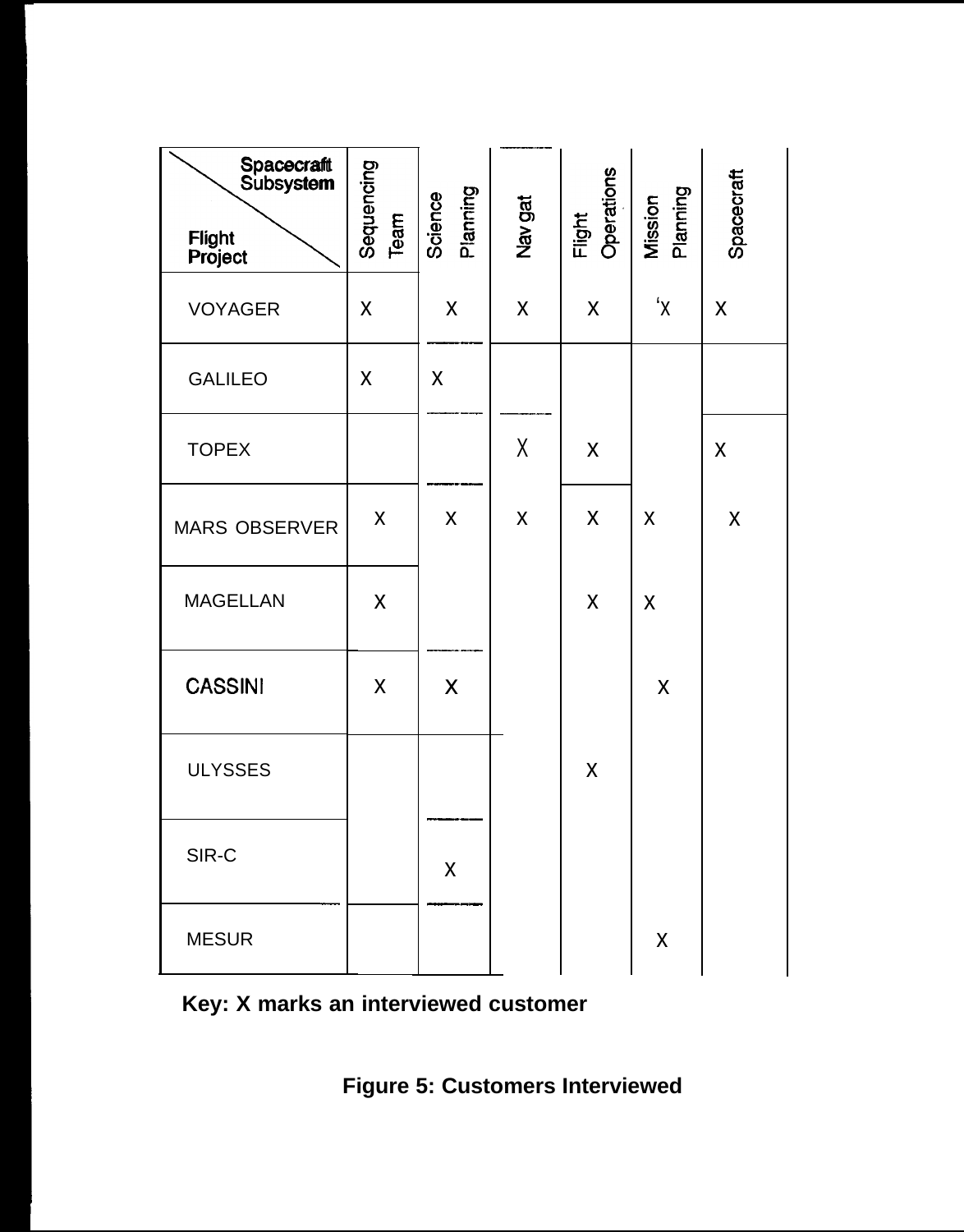|                                   |              | Improvement Direction                                           |                         |                    |                     |                 |                |                                |            |                     |                        |                     |                |                         |                    |                                           | O                  | ✦                      |                    |                    |                         |
|-----------------------------------|--------------|-----------------------------------------------------------------|-------------------------|--------------------|---------------------|-----------------|----------------|--------------------------------|------------|---------------------|------------------------|---------------------|----------------|-------------------------|--------------------|-------------------------------------------|--------------------|------------------------|--------------------|--------------------|-------------------------|
|                                   |              | Quality<br>Characteristics                                      |                         |                    | Learn               | Time            |                |                                | Input Effo |                     | Run                    |                     | Fil,           | Dev.                    |                    | Maint.                                    |                    | Оp                     | Fil                | Choro              |                         |
|                                   |              | (How we do<br>it)                                               | Customer Importance     | Program navigation | Program configurati | Basic operation |                | <b>Perational Effort</b>       |            | fisual rule program | Œ<br>Strip record from | Check one rule      |                | 11 Limited lines of cod | Limited complexity | 3)Add a new function                      | 4 Project adaption | S Inheril Plot Program | 16 Other MSS files | 17 Little Language | 18 Control External Pro |
| emanded<br>ualities (l            |              |                                                                 |                         |                    |                     |                 | Rule checking  |                                |            |                     |                        |                     | Reod/write     |                         |                    |                                           |                    |                        |                    |                    |                         |
| ant to be<br>ble to)              |              |                                                                 |                         |                    |                     |                 |                |                                | Rules      |                     |                        |                     |                |                         |                    |                                           |                    |                        |                    |                    |                         |
|                                   |              | Column Number                                                   |                         |                    |                     |                 |                | $\Omega$                       | 6          |                     | $\infty$               | ò,                  |                |                         |                    |                                           |                    |                        |                    |                    |                         |
|                                   |              | Find stotes as a f(ti                                           | 8                       |                    |                     |                 |                |                                |            |                     |                        |                     |                |                         |                    |                                           |                    |                        |                    |                    |                         |
|                                   | ट्ट          | Find last state chan                                            | 4                       |                    |                     |                 |                |                                |            |                     |                        |                     |                |                         |                    |                                           |                    |                        |                    | O<br>$\odot$       |                         |
|                                   |              | Check event interacti                                           | 9                       |                    |                     |                 |                |                                |            |                     |                        |                     |                |                         |                    |                                           |                    |                        | ◉                  | ◉                  |                         |
| Volidate Sequences                | Prod         | Trace genealogy<br>Find stimuli of violati                      | 12                      |                    |                     |                 |                |                                |            |                     |                        |                     |                |                         |                    |                                           |                    |                        | O                  | ◉                  |                         |
|                                   |              | Correlate MP & PEF                                              |                         |                    |                     |                 |                |                                |            |                     |                        |                     |                |                         |                    |                                           |                    |                        |                    |                    |                         |
|                                   | ፟፼           | Validate resource util                                          | 16                      |                    |                     |                 |                |                                |            |                     |                        |                     |                |                         |                    |                                           |                    | △                      |                    | О                  |                         |
|                                   | ≅            | Validate real time c                                            | 1                       |                    |                     |                 |                |                                |            |                     |                        |                     |                |                         |                    |                                           |                    |                        |                    |                    |                         |
|                                   | earn         | Intuitive to operate                                            | 6                       | ◉                  | O                   | $_{\odot}$      | O              |                                | Δ          | ◉                   |                        |                     |                |                         |                    |                                           |                    |                        |                    |                    |                         |
|                                   |              | Simple documentatio                                             | 4                       | $\odot$            | O                   | ◉               | O              | O                              | Δ          |                     |                        |                     |                |                         |                    |                                           |                    |                        |                    |                    |                         |
|                                   |              | Easy to run defined                                             | 8                       |                    |                     |                 |                | Δ<br>◉                         |            |                     |                        |                     |                | Δ                       | O                  |                                           |                    |                        |                    |                    |                         |
|                                   |              | Have a few easy opti                                            | 6<br>10                 |                    |                     |                 |                | O                              |            |                     |                        |                     |                |                         |                    |                                           |                    |                        |                    |                    |                         |
|                                   | Operate      | Easy to strip & refor<br>Easy to control grap                   | 8                       |                    |                     |                 |                | O                              |            |                     |                        |                     |                |                         |                    |                                           |                    | ◉                      |                    |                    | O                       |
| Easy to Use                       |              | Easy to specify cons                                            | l9                      |                    |                     |                 |                | Δ                              | ◉          | ◉                   |                        |                     |                |                         |                    |                                           | O                  |                        |                    | ◉                  |                         |
|                                   |              | Adapt hands-on                                                  | 7                       |                    |                     | ◉               |                | Δ                              | $\odot$    | O                   |                        |                     |                |                         |                    |                                           | $\circ$            |                        |                    | O                  |                         |
|                                   |              | Easy to import files                                            | 3                       |                    |                     |                 |                | Ä                              |            |                     |                        |                     | Δ              |                         |                    |                                           |                    |                        |                    |                    |                         |
|                                   | Files        | Easy to use multiple                                            | 5                       |                    |                     |                 |                |                                |            |                     |                        |                     |                |                         |                    |                                           |                    |                        |                    |                    |                         |
|                                   |              | Execute quickly                                                 | 7                       |                    |                     |                 |                | Δ                              |            |                     | $\circ$                | ◉                   | O              |                         |                    |                                           |                    |                        |                    |                    | Ο                       |
|                                   | ě            | Reduced review cycle                                            | 7                       |                    |                     |                 |                |                                |            |                     | Δ                      | Δ                   | O              |                         |                    |                                           |                    |                        |                    |                    |                         |
|                                   |              | Import files quickly<br>Organize data in col                    | 3<br>2                  |                    |                     |                 |                |                                |            |                     |                        |                     |                |                         |                    |                                           |                    |                        |                    | Δ                  |                         |
|                                   |              | Filter & reorder field                                          | 5                       |                    |                     |                 |                |                                |            |                     |                        |                     |                |                         |                    |                                           |                    |                        |                    | Ā                  |                         |
|                                   | Reformat     | Text translation                                                | $\overline{\mathbf{c}}$ |                    |                     |                 |                |                                |            |                     |                        |                     |                |                         |                    |                                           |                    |                        |                    | ◉                  |                         |
|                                   |              | Text substitution                                               | 2                       |                    |                     |                 |                |                                |            |                     |                        |                     |                |                         |                    |                                           |                    |                        |                    | Δ                  |                         |
|                                   |              | Convert times                                                   | 9                       |                    |                     |                 |                |                                |            |                     |                        |                     |                |                         |                    |                                           |                    |                        |                    | $\odot$            |                         |
| Read Output Easily                |              | Draw state graphs                                               | 4                       |                    |                     |                 |                |                                |            |                     |                        |                     |                |                         |                    |                                           |                    | ◉<br>◉                 |                    | ◉<br>$\odot$       |                         |
|                                   | Graphics     | Draw resource graph<br>Draw timelines                           | 5<br>10                 |                    |                     |                 |                |                                |            |                     |                        |                     |                |                         |                    |                                           |                    |                        |                    |                    | ◉                       |
|                                   |              | Access observation p                                            | 3                       |                    |                     |                 |                |                                |            |                     |                        |                     |                |                         |                    |                                           |                    |                        |                    |                    | $\odot$                 |
|                                   |              | Reduce amount to r                                              | 10                      |                    |                     |                 |                |                                |            |                     |                        |                     |                |                         |                    |                                           |                    |                        |                    | O                  |                         |
|                                   | <b>Other</b> | Highlight & mask ite                                            | 6                       |                    |                     |                 |                |                                |            |                     |                        |                     |                |                         |                    |                                           |                    |                        |                    |                    |                         |
|                                   |              | Allow annotation                                                |                         |                    |                     |                 |                |                                |            |                     |                        |                     |                |                         |                    |                                           |                    |                        |                    |                    |                         |
|                                   |              | Predicted Events File 10                                        |                         |                    |                     |                 |                |                                |            |                     |                        |                     |                |                         |                    |                                           |                    |                        |                    |                    |                         |
|                                   | <b>NOSO</b>  | S/C Activity Sequenc <sup>8</sup>                               | 1                       |                    |                     |                 |                |                                |            |                     |                        |                     |                |                         |                    |                                           |                    |                        |                    |                    |                         |
|                                   |              | S/C Sequence File<br>Sequence of Events                         | 4                       |                    |                     |                 |                |                                |            |                     |                        |                     |                |                         |                    |                                           |                    |                        |                    |                    |                         |
| Kuns Morks With My<br>On My Files |              | る Any ASCII files I revie 3                                     |                         |                    |                     |                 |                |                                |            |                     |                        |                     |                |                         |                    |                                           |                    |                        | ◉                  |                    |                         |
|                                   |              | MOSO workstation                                                | 2                       |                    |                     |                 |                |                                |            |                     |                        |                     |                |                         |                    |                                           |                    |                        |                    |                    |                         |
|                                   |              | Works on My System                                              | 7                       |                    |                     |                 |                |                                |            |                     |                        |                     |                |                         |                    |                                           |                    |                        |                    |                    |                         |
|                                   |              | User-adaptable                                                  | 9                       |                    | ◉                   |                 | ◉              |                                | Δ          | ◉                   |                        |                     |                |                         |                    |                                           | $\circ$            |                        |                    | O                  |                         |
| Mgmt.<br>Guides                   |              | Use MOSO stondards 1                                            |                         |                    |                     |                 | O              |                                | ◉          | $\circledcirc$      |                        |                     |                | Δ.                      | $\triangle$<br>Δ   | $\circ$                                   |                    |                        |                    |                    |                         |
|                                   |              | Checks one constrai<br>$Difficuity$ $(1 = Easy, 5 = Difficult)$ | 1                       |                    |                     | $\sim$          | ÷.             | $\sim$                         |            | ∽.                  |                        | 4                   |                | $\sim$                  | $\overline{ }$     | $\sim$                                    | $\mathbf{r}$       | 4                      | 3                  | $\mathbf{r}$       | $\overline{5}$          |
|                                   |              |                                                                 |                         |                    |                     |                 |                |                                |            |                     |                        |                     |                |                         | ਨੂੰ                |                                           |                    |                        |                    | $\epsilon$         |                         |
| Customer Satisfaction Targets     |              |                                                                 | $\frac{1}{2}$           | 14 hours           | 2 hours             | 8 hours         | $\tilde{5}$    | statements/rule <sub>4</sub> . | 5 minutes  | 5 seconds           | 50 seconds             | seconds<br>$\Omega$ | 18000 loc      | ess than 17             | week               | $\overline{5}$<br>$\overline{\mathbf{C}}$ |                    | 3 MSS sets             | 20 statement       | 4 programs         |                         |
|                                   |              | HOW Importance                                                  |                         |                    | Ë                   | 153             | $\frac{4}{11}$ | $\mathfrak{F}$                 | 5<br>172   | 246                 | R                      | $\mathcal{Z}$       | $\mathfrak{L}$ |                         | g                  |                                           | $\mathbf{z}$       | ᆉ<br>S,                | ٢Î,                | 485                | 311                     |
|                                   |              |                                                                 |                         | S                  |                     |                 |                |                                |            |                     |                        |                     |                |                         |                    |                                           |                    |                        |                    |                    |                         |

 $\label{eq:2.1} \frac{1}{\sqrt{2\pi}}\sum_{i=1}^n\frac{1}{\sqrt{2\pi}}\sum_{i=1}^n\frac{1}{\sqrt{2\pi}}\sum_{i=1}^n\frac{1}{\sqrt{2\pi}}\sum_{i=1}^n\frac{1}{\sqrt{2\pi}}\sum_{i=1}^n\frac{1}{\sqrt{2\pi}}\sum_{i=1}^n\frac{1}{\sqrt{2\pi}}\sum_{i=1}^n\frac{1}{\sqrt{2\pi}}\sum_{i=1}^n\frac{1}{\sqrt{2\pi}}\sum_{i=1}^n\frac{1}{\sqrt{2\pi}}\sum_{i=1}^n\$ 

# **Figure 6: Quality Characteristics vs. Demanded Qualities**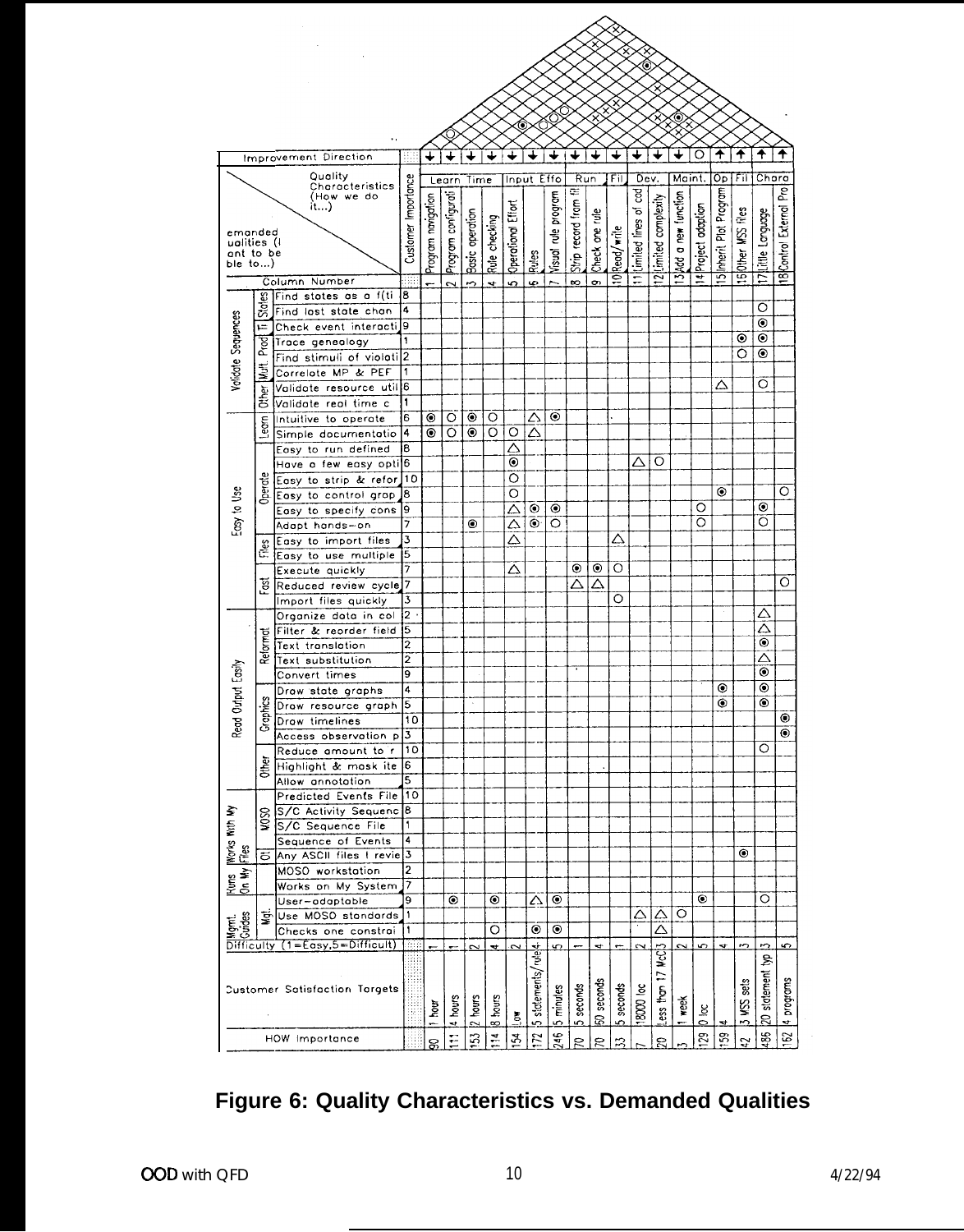| Weight                               |   |                |                |                |                |
|--------------------------------------|---|----------------|----------------|----------------|----------------|
| <b>Demanded</b><br>Qualities         | 1 | $\overline{2}$ | 3              | 4              | 5              |
| finds state (as a function of time)  | 2 |                |                |                |                |
| finds last state change              | 3 |                |                |                |                |
| check S/C event interaction          |   | 3              |                |                |                |
| verify observation implementation    | 1 |                |                |                |                |
| trace genealogy                      |   |                | 1              |                |                |
| find stimuli of constraint violation |   |                | 3              |                |                |
| correlate mission plan and PEF       |   | $\overline{2}$ |                |                |                |
| Validate resource utilization        |   |                |                | $\overline{2}$ |                |
| Validate fault protection F/P        |   | 1              |                |                |                |
| Validate real time (R/T) commands    |   |                |                |                | $\overline{2}$ |
| Reduce amount to read                |   |                | $\overline{2}$ |                |                |
| <b>Highlight and mask items</b>      |   |                |                | 1              |                |
| time conversions                     | 4 |                |                |                |                |
| text translation and substitution    |   |                |                |                | 1              |
| - 1<br>state graphs                  |   | 4              |                |                |                |
| Observation plots                    | 5 |                |                |                |                |
|                                      |   |                |                |                |                |

A Weight of 1 is ranked "Most important' and weight 5 "Least Important"

# **Figure 7: Questionna re of Customer Importance**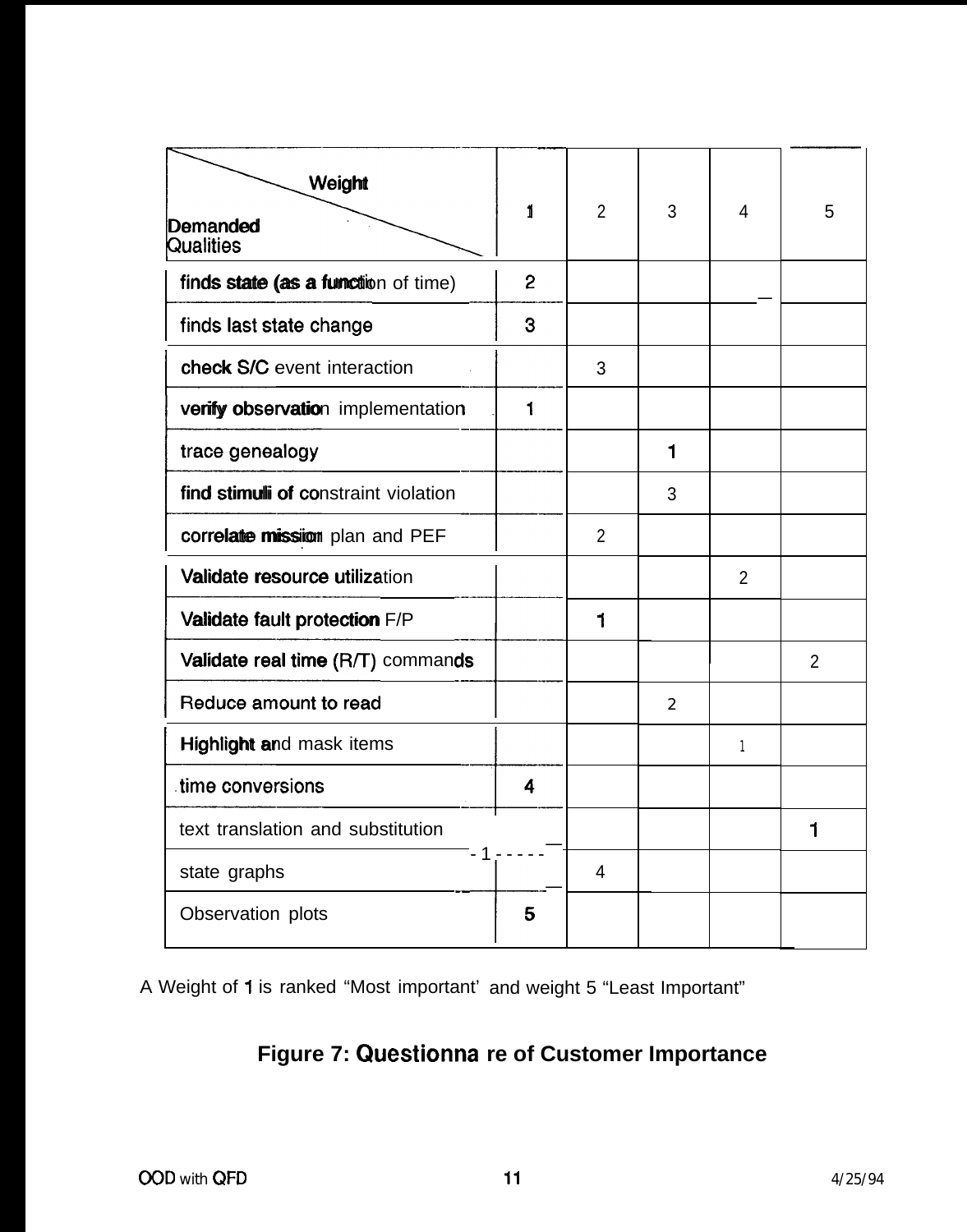# **4 Matrices**

## 4.1 **A-1, A-2, B-1 Matrix**

Part of the standard QFD methodology is building matrices, the first of which is generally the A-1 requirements matrix, or DQ's vs. QC'S. We quickly realized that the resulting matrix was too large, and that we would be consumed by the n-squared effect while analyzing our correlations. We dealt with this problem by reducing and/or combining some of our DQ's and QC'S. For example, our customers gave us a long laundry list of computers and operating systems that they wanted REVIEW to run on, and these eventually found their way onto the DQ list. However, the first and second questionnaire clearly showed that the overwhelming customer favorite was an AMMOS Unix workstation. Therefore, we reduced the DQ list from a list of 5 computers and 5 operating systems to just "MOSO workstation" and "Works on my system". This eliminated eight rows from the DQ list! Once we completed this compression, we reduced the matrix to 42 DQ's by 18 QC'S, leaving us a more manageable correlation job.

As mentioned previously, the biggest problem we had using QFD, including the matrix development, was cliff iculty in expressing QC'S for software, Of the 18 QC'S in our final matrix, 7 deal with user interaction time, either time spent in learning the operation of REVIEW or input effort. Although these times are important to users, and represent eminently testable QC'S they do not tell us much about measuring how well we meet many of the DQ's. We think that the remaining 11 QC'S fill this gap but we are not sure, and will be looking for evidence of this during our implementation.

Another trap we fell into was wasting too much time worrying about the empty columns and rows in our correlation matrix. We fretted for nearly a week about our lack of correlations for the "MOSO workstation" and "Works on my system" DQ's. Although we were obviously missing a QC to measure how well we met the DQ, we didn't need it! Why? Because we knew we had to meet those customer DQ's, and furthermore we had already conceived of a simple way to do it, so why worry about this missing QC?

#### 4.2 **Result**

We found that using the QFD process took about the same time as the old way that we used to gather requirements. This could be attributed in part to the fact that this was our first time using QFD, so it was as much a learning process as it was an exercise. However, the results we got from QFD were much better than the previous method we had used. We found out that QFD is a good tool to drive out customer requirements and measure their importance, and our performance will only get better as we get more experience at using the QFD tool.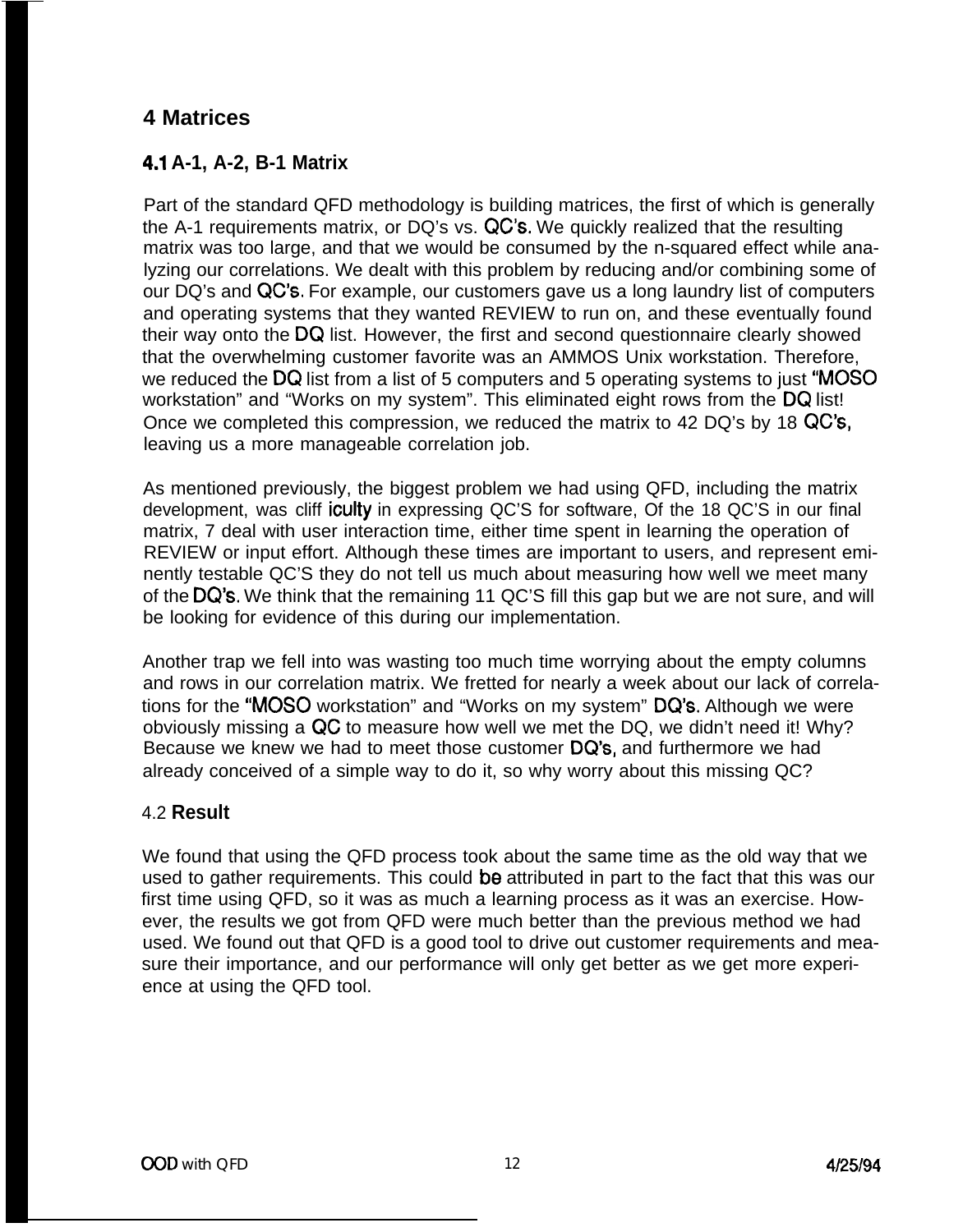# **5 Software Requirements Document (SRD)**

Since the QFD methodology is too terse for an SRD, we had to expand what we learned from the matrices to write the document. Our first attempt consisted of translating the list of DQ's, functions and QC'S into plain English.

This approach, although simple and quick, was rejected because the resulting requirements document was too hard to read. The problem was that our lists of qualities and functions did a good job of summarizing user requirements, but did not provide the reader with much of a feel for the functionality of the REVIEW product.

Our second, more successful approach, was to realize that the task of stating our requirements was going to be a lot simpler if we first carried out a couple of "pre-design" steps prior to writing requirements: First, a tentative Graphical User Interface (GUI) was designed. This gave us a chance to organize user-demanded features in a manner the user could relate to. We implemented this preliminary design in Microsoft Visual BASIC and made it available to potential users for feedback. Second, we needed to show a concrete example of a Little Language (LL), and explain how it relates to the desired functionality of REVIEW. This step actually required little effort, since a LL was already developed as part of the prototype effort. While this LL didn't meet all the requirements, it close enough to provide the reader with a sense of how the product operates.

With these precursor steps, the resulting SRD tells the story of how the user interacts with REVIEW and, along with the list of expanded DC? 'S, QC'S and functions, completed the REVIEW requirements process. Next, our attention turned to the design of REVIEW.

# **6 Object Oriented Design (OOD)**

## 6.1 **Methodology**

Although we thought our use of QFD was over with the completion of the requirements process, we later learned we could make good use of the techniques during our 00D of REVIEW.

The method we used to design REVIEW was essentially the Class/Responsibility/ColIaboration (CRC) approach described by Wirfs-Brock, et al. (see reference). The starting point of the design (see Figure 8) was the REVIEW SRD, which concentrates almost exclusively on the user's perspective of the program (as you might suspect). The requirements do not address how the program is supposed to accomplish the various tasks.

Therefore, we found that the SRD was not "rich enough" as a source of objects when it came to describing the inner workings of the program. In particular, it was difficult to try and write program operation scenarios that went beyond the user interface. We then decided to use the scenarios as a source of objects, in addition to a means to check the validity of the design. This is of course dangerous, since many design decisions could be made inadvertently while writing scenarios. We avoided this problem by keeping the SCO-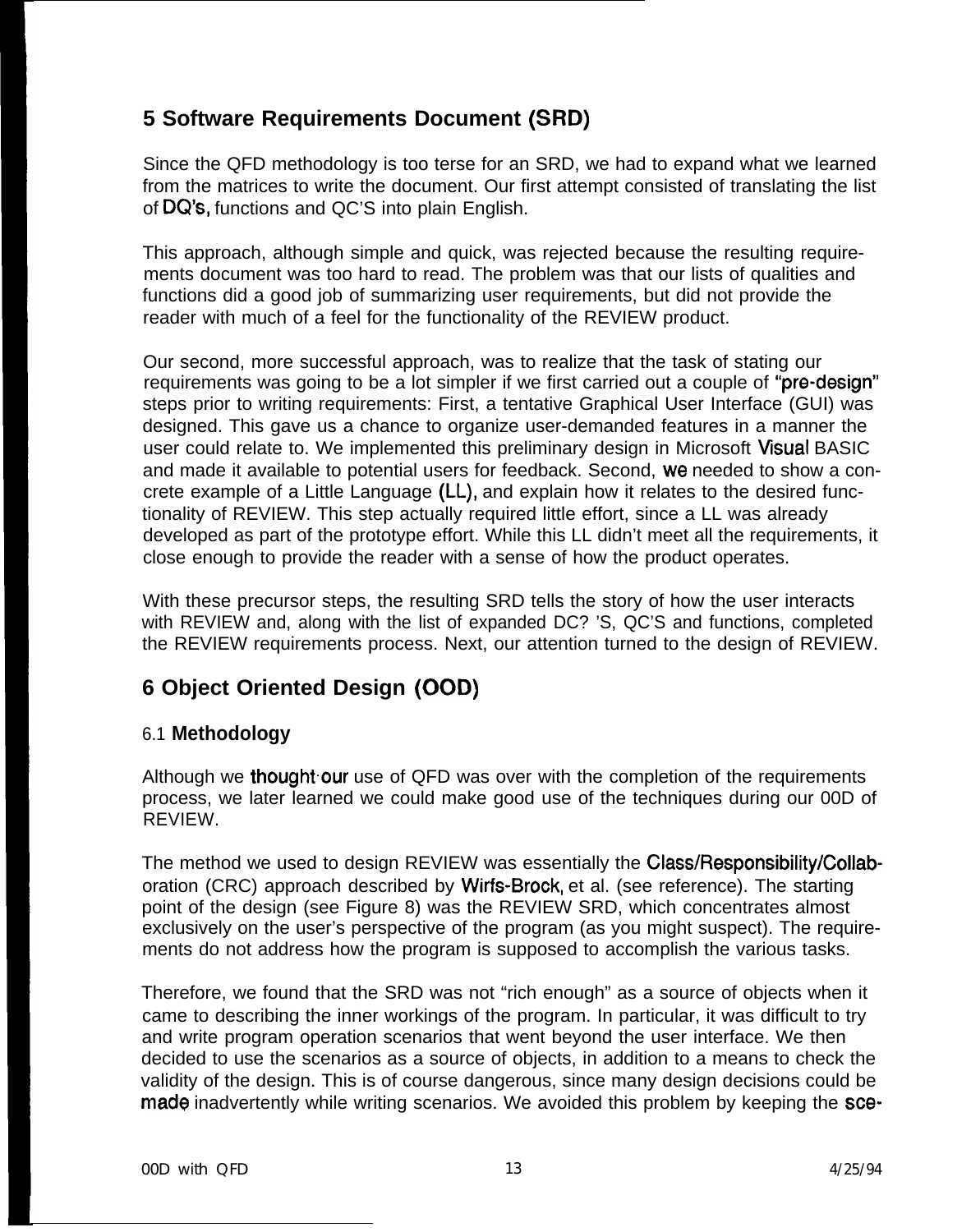narios as simple and "down to Earth" as possible and subjecting them to frequent scrutiny.

After writing five or six scenarios and looking at the objects that would be necessary to support them, it became clear that objects fell into well-defined classes, and that these classes should be organized into hierarchies using the inheritance scheme. The resulting classes provided our first "draft" of the design.

A "shell" prototype program, featuring all the classes, but only some of their responsibilities, was implemented in C++. This was done to validate our design and to make sure that the C++ compiler would not object to our inheritance scheme.

Inheritance, which had been the focus of our class-building effort, is only part of the story. It became clear that classes had a definite "personality" and that classes with similar personalities should be grouped in separate subsystems.This naturally led to the next phase in the design: organizing classes into subsystems (Figure 9).

In the next step of the design, we built two more prototypes. The first one was a refinement of the earlier "shell". Although this new version still did not do any useful work, it was able to print in indented, scenario-like style what it was doing. The second of these prototypes consisted of a MOTIF implementation of the "Define Strip" panel of the REVIEW user interface, This is probably the most complex graphic object in the GUI, As a result of all this prototype activity, we gained the confidence necessary to organize our preliminary classes into well-defined subsystems, We feel that our subsystem design is robust enough that it will survive any last-minute change to the class definitions, and we therefore look at our subsystem descriptions as the central part of our design.

## 6.2 **Class Trace Back to SRD**

With our classes defined, we did a trace back to the SRD. We made sure that every DQ, QC and Function was covered by a class and a subsystem. This helped flush out any missing aspect of our design. t

## 6.3 **DQ vs. Classes**

Now that we had an object oriented design with subsystems composed of classes and objects, how do we proceed in order to plan the work for the first delivery of REVIEW? After pondering this question, it occurred to us that QFD could give us an answer. We decided to make a matrix of DQ's vs. Classes and subsystems in the final design (Figure 10). Although an imposing matrix with some 1600 possible interactions, it was actually quite easy to complete because the notion of an object derived directly from the SRD, and hence directly from the DQ's and functions, was very concrete and easy for the programming staff to visualize, given the completed design. The only other "breakthrough" thinking that was needed was tore-define the meaning of the correlation weights. Instead of the classical "Strong", "Medium" and "Weak definition, **which had little mean**ing in this context, we used the following definition that the programmers could more eas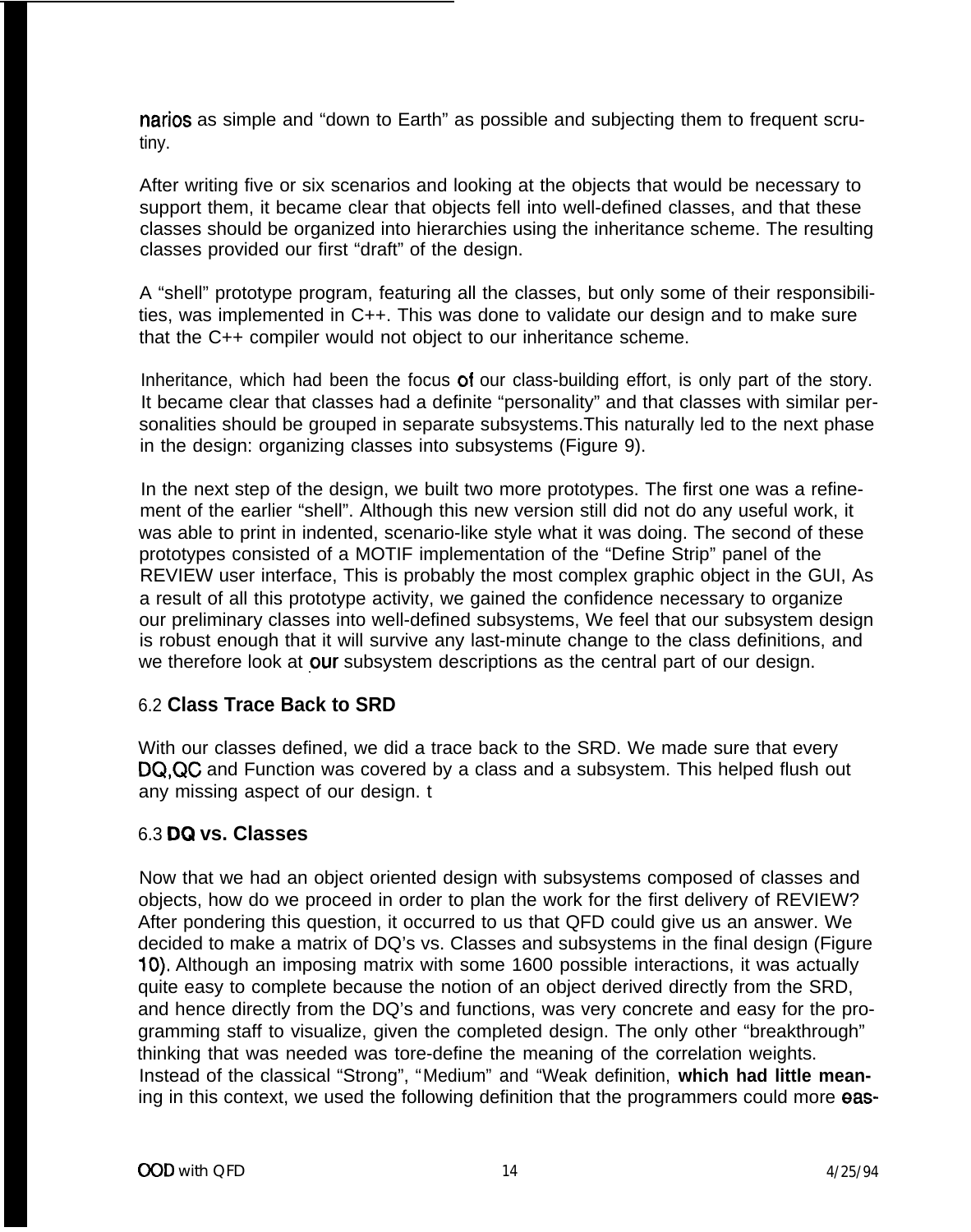ily relate to:

| Percent Object Code Requirement to Meet DQ | Weight |
|--------------------------------------------|--------|
| 80-1 00%<br>30-79%<br>$0 - 29%$            | 9<br>ঽ |

Completing the matrix correlations told us what objects were required for each DQ. We could then choose the DQ's to be included in each delivery and see what we had to code.

# **7 Conclusion**

QFD allowed us to address the VOC'S. This was a process that was lacking in most of our software developments at JPL. With JPL's new directive of "faster, better, cheaper", QFD will play a major roll in achieving these goals. New and existing missions will require that software be more efficient and provide the correct capabilities. More missions will require that we come up with a process of reusable software. In the future, QFD will be expanded to not only address the VOC, but provide a more efficient way at building object oriented programs. Also, we are thinking of using QFD in the testing phase of the REVIEW package. In all, we hope to streamline the whole process of going from requirements to implementation and maintenance of a software project using QFD.

## **Acknowledgment**

The work described in this paper was performed by the Jet Propulsion Laboratory, California Institute of Technology, under contract to the National Aeronautics and Space Administration.

We wish to thank Dr. Pierre **Maldague** for his many efforts in completing this manuscript

## **References**

1. "Designing Object-Oriented Software", Rebecca Wirfs-Brock, Brian Wilkerson and Lauren Wiener, Prentice Hall (1990)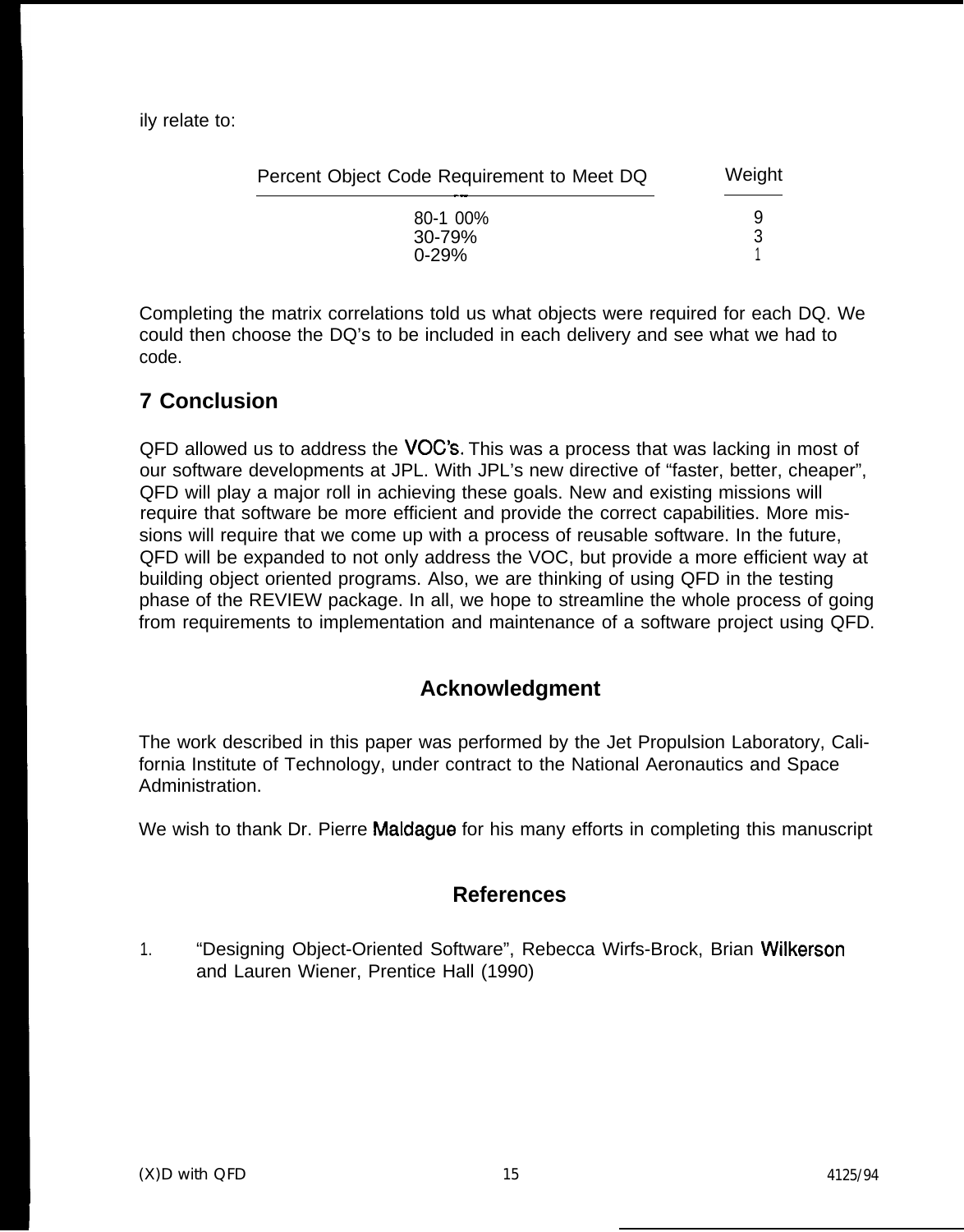

Figure 8: Object Oriented Design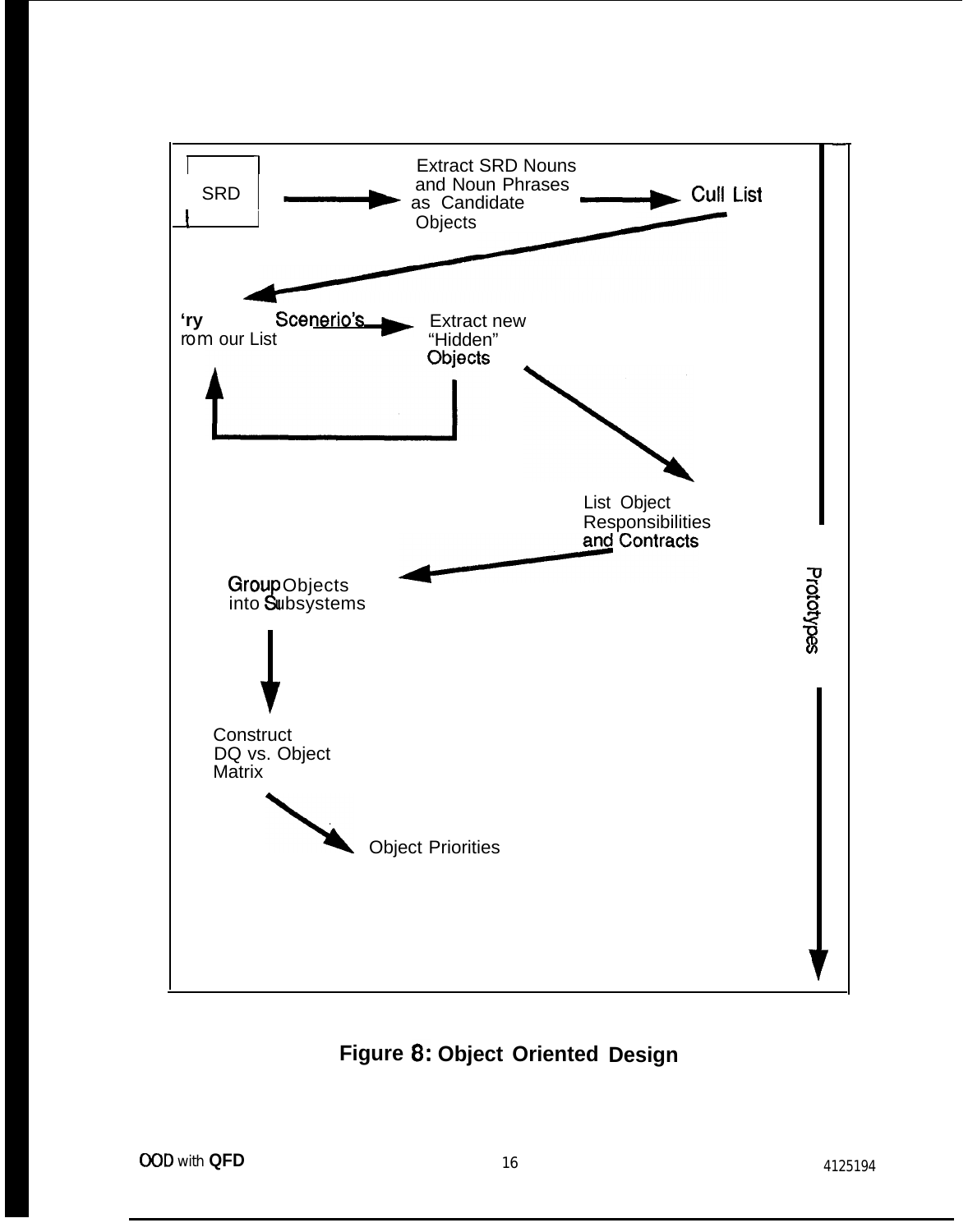

**Figure 9: Subsystems and Objects**